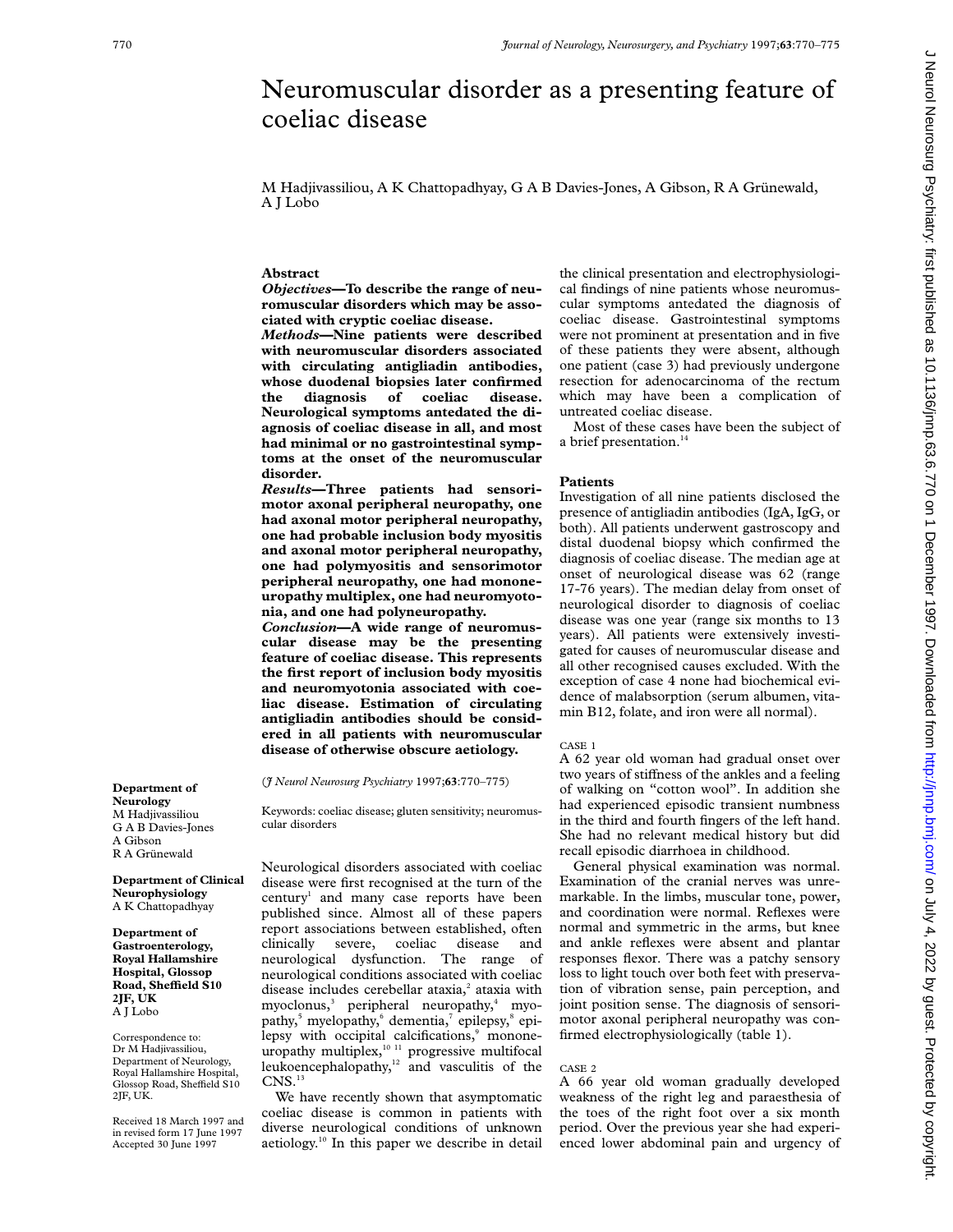defecation. She also described cramps in the buttocks and right leg made worse by exercise and eased by rest.

General examination was normal, as was examination of the cranial nerves and upper limbs. In the lower limbs tone was normal but there was weakness of ankle dorsiflexion and eversion bilaterally. Sensation in the left leg was normal. In the right leg there was loss of pain sensation, vibration sense, and light touch below the knee. A lumbar myelogram was normal; EMG showed distally predominant neuropathic changes.

By early 1991 weakness of the right leg had progressed and the patient was unable to walk more than five metres. She also developed increasing urinary frequency and urgency. MRI of the conus and lumbar spine was normal.

By 1994 the patient was dependent on a wheelchair. Electrophysiological examination showed an axonal sensorimotor peripheral neuropathy (table 1). At this time the diagnosis of coeliac disease was made.

## CASE 3

A 67 year old man gradually noticed that he had to lift his legs high to avoid tripping . He also developed leg stiffness and a predominantly right sided rest tremor.

Thirteen years earlier he had undergone an anterioposterior resection for Duke's B rectal carcinoma. General examination disclosed a functioning colostomy but was otherwise normal. There was no evidence of tumour recurrence. He had a high stepping gait. There were fasciculations in the arms but no wasting. A resting tremor was present in the right hand. Muscle tone and power were normal except for moderate weakness of all ankle movements. Tendon reflexes were normal in the upper limbs but absent in the lower limbs. The plantar responses were flexor. There was loss of vibration sense below the knees and impairment of joint position sense in the toes bilaterally. Romberg's test was positive. Results of

*Table 1 Results of electrophysiological examination in cases 1-6*

*Nerve conduction studies*

electrophysiological examination showed a sensorimotor axonal peripheral neuropathy (table 1).

Two years later coeliac disease was diagnosed although he still had no gastrointestinal symptoms.

#### CASE 4

A 76 year old man developed difficulty walking, weakness, and ascending sensory disturbance over one year. His complex medical history included pulmonary embolism, gastrointestinal haemorrhage, ischaemic heart disease, and chronic malabsorption ascribed to pancreatitis for which he took multivitamins, pancreatic enzyme supplements, and folic acid.

On examination there was mild gait ataxia. General physical examination and examination of the cranial nerves were normal. Tone and power in the limbs were normal apart from mild weakness of dorsiflexion of the ankles. He had absent tendon reflexes at the ankles and loss of joint position sense in the toes. Plantar responses were flexor.

Initial electrophysiological examination disclosed a distally predominant motor neuropathy with normal sensory nerve conduction studies (table 1). A repeat examination one year later showed progression to a sensorimotor axonal neuropathy.

The diagnosis of chronic pancreatitis was revised to that of coeliac disease after low duodenal biopsy.

#### CASE 5

A 49 year old woman developed painful weak muscles over a period of seven months, which were particularly noticeable when climbing stairs. Over a similar period she also experienced severe, episodic abdominal pain associated with diarrhoea. Medical history was unremarkable.

General examination was normal. Cranial nerves were intact. Tone in the limbs was normal, but there was moderate proximal weakness. Deep tendon reflexes were normal and

|                |                         | <i>iverve comancion statues</i> |                       |          |                |             |                                                                                                                                   |  |  |
|----------------|-------------------------|---------------------------------|-----------------------|----------|----------------|-------------|-----------------------------------------------------------------------------------------------------------------------------------|--|--|
|                | Sensory                 |                                 |                       |          | Motor          |             |                                                                                                                                   |  |  |
|                | Median (digit II-wrist) |                                 | Sural (lat mall-calf) |          | Peroneal (EDB) |             | Electromyography                                                                                                                  |  |  |
| Case           | $SAP$ ( $\mu V$ )       | SCV(m/s)                        | $SAP$ ( $\mu V$ )     | SCV(m/s) | CMAP(mV)       | $MCV$ (m/s) | Proximal and distal muscle in arm and leg                                                                                         |  |  |
|                | 4.4                     | 57                              | 4.4                   | 49       | 0.8            | 49          | Distally predominant neuropathic changes (long duration,<br>polyphasic MUP, and reduced IP)                                       |  |  |
| $\overline{c}$ | 6.3                     | 55                              | 2.3                   | 34       | $\Omega$       |             | Distally predominant neuropathic changes (positive sharp)<br>waves in VM and TA, long MUP, and reduced IP in VM, no<br>MUP in TA) |  |  |
| 3              | 3.7                     | 47                              | 1.5                   | 38       | $\mathbf{0}$   |             | Distally predominant neuropathic changes (no MUP in EDB,<br>long duration MUP in others)                                          |  |  |
| $\overline{4}$ | 12                      | 54                              | 5.8                   | 36       | 1.9            | 49          | Distally predominant neuropathic changes (long duration<br>MUP and reduced IP)                                                    |  |  |
| 5              | 13                      | 50                              | $\overline{4}$        | 48       |                | 47          | Myopathic and distally predominant neuropathic changes<br>(short and long duration MUP, reduced IP)                               |  |  |
| 6              |                         |                                 | 5.3                   | 43       | 0.1            | 36          | Myopathic and distally predominant neuropathic changes<br>(short polyphasic and long duration MUP, reduced IP)                    |  |  |
|                |                         |                                 |                       |          |                |             |                                                                                                                                   |  |  |

SAP = sensory action potential amplitude (normal > 5 µV); SCV = sensory nerve conduction velocity (normal > 48 m/s in arm and > 38 m/s in leg); Lat mall = lateral malleolus; EDB = extensor digitorum brevis; CMAP = compound muscle action potential (normal > 1 mV recording from EDB with surface electrodes and stimulating peroneal nerve at the front of the ankle); MCV = motor nerve conduction velocity (normal > 48 m/s in arm and > 38 m/s in leg)—denotes not examined; MUP = motor unit potentials; IP = interference patterns; VM = vastus medialis; TA = tibialis anterior.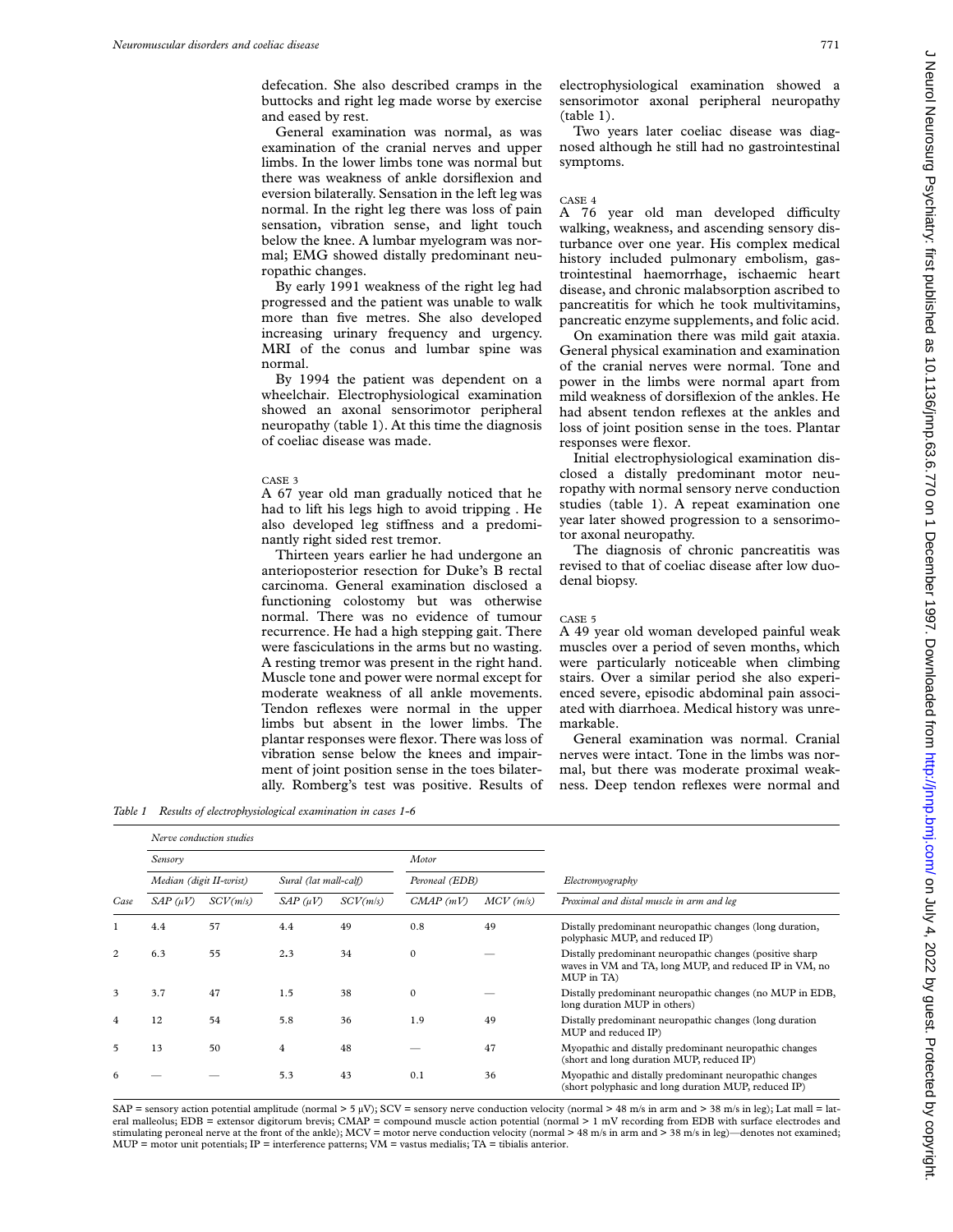plantar responses flexor. Coordination and sensation were also intact.

Her serum creatine phosphokinase concentration was  $> 6500$  u/l (normal range 25-190) u/l). A muscle biopsy was performed which showed features characteristic of polymyositis. Electrophysiological examination showed both a myopathy and a sensorimotor axonal peripheral neuropathy (table 1).

The patient was treated with prednisolone with a good clinical response. She was discharged from the clinic in 1984.

Ten years later she was rereferred to the neurology service by a gastroenterologist who had diagnosed coeliac disease some two years earlier. One year after the diagnosis of coeliac disease she developed an unsteady gait and paraesthesia of her hands and feet. She also complained of a burning sensation of both feet. Although she had been on a gluten free diet at that time her antigliadin antibody titres were positive.

On examination there was pronounced gait ataxia. There was wasting and weakness of the intrinsic hand muscles bilaterally with hyporeflexia in the arms. There was moderately severe weakness of ankle dorsiflexion bilaterally and areflexia in the legs with distally reduced discrimination of pain, light touch, and vibration sense. Coordination was poor in her upper and lower limbs. Plantar responses were flexor.

Creatine phosphokinase was 621 µm/l. Further electrophysiological examination showed deterioration of the peripheral neuropathy. Myopathic features were still present. Steroid treatment was recommenced.

#### CASE 6

A 64 year old man developed progressive weakness in the legs, more pronounced proximally, resulting in several falls. He also complained of episodic swallowing difficulties. Six months after the onset of his weakness he was investigated for diarrhoea and weight loss and a diagnosis of coeliac disease was made.

He was a thin man with bilateral Dupuytren's contractures. There was pronounced bulbar weakness and dysphagia. Tone in the limbs was normal, but there was a moderate proximal weakness. Tendon reflexes were generally depressed. Joint position sense was absent in the toes and vibration sense was absent in the ankles. Perception of light touch and pain were normal.

His serum creatine phosphokinase was raised to 650 u/l. Muscle biopsy showed typical features of an inflammatory myopathy. Many fibres within the biopsy showed basophilic rimmed vacuoles suggestive of inclusion body myositis (fig 1). Electrophysiological examination suggested both a myopathy and a motor axonal peripheral neuropathy (table 1). Repeat examination four years later showed progression to a sensorimotor neuropathy.

## CASE 7

A 45 year old man developed numbness of the anterior aspect of his right lower leg and dorsum of the right foot. He also gave a history of weakness of the right leg with occasional stumbling to the right hand side.

Results from a general examination and examination of the cranial nerves were normal. In the limbs tone and power were normal. There was loss of vibration and joint position sense in both legs and loss of pain perception in the whole of the right leg to the groin. Tendon reflexes in the arms were normal but were absent in the lower limbs. The initial nerve conduction study was normal and EMG showed distal motor neuropathic changes. A lumbar myelogram was entirely normal.

His condition deteriorated and within two years he had developed patchy numbness in the



*Figure 1 Muscle biopsy from case 6, showing inflammatory infiltration, variation in fibre size, and basophilic rimmed vacuoles characteristic of inclusion body myositis.*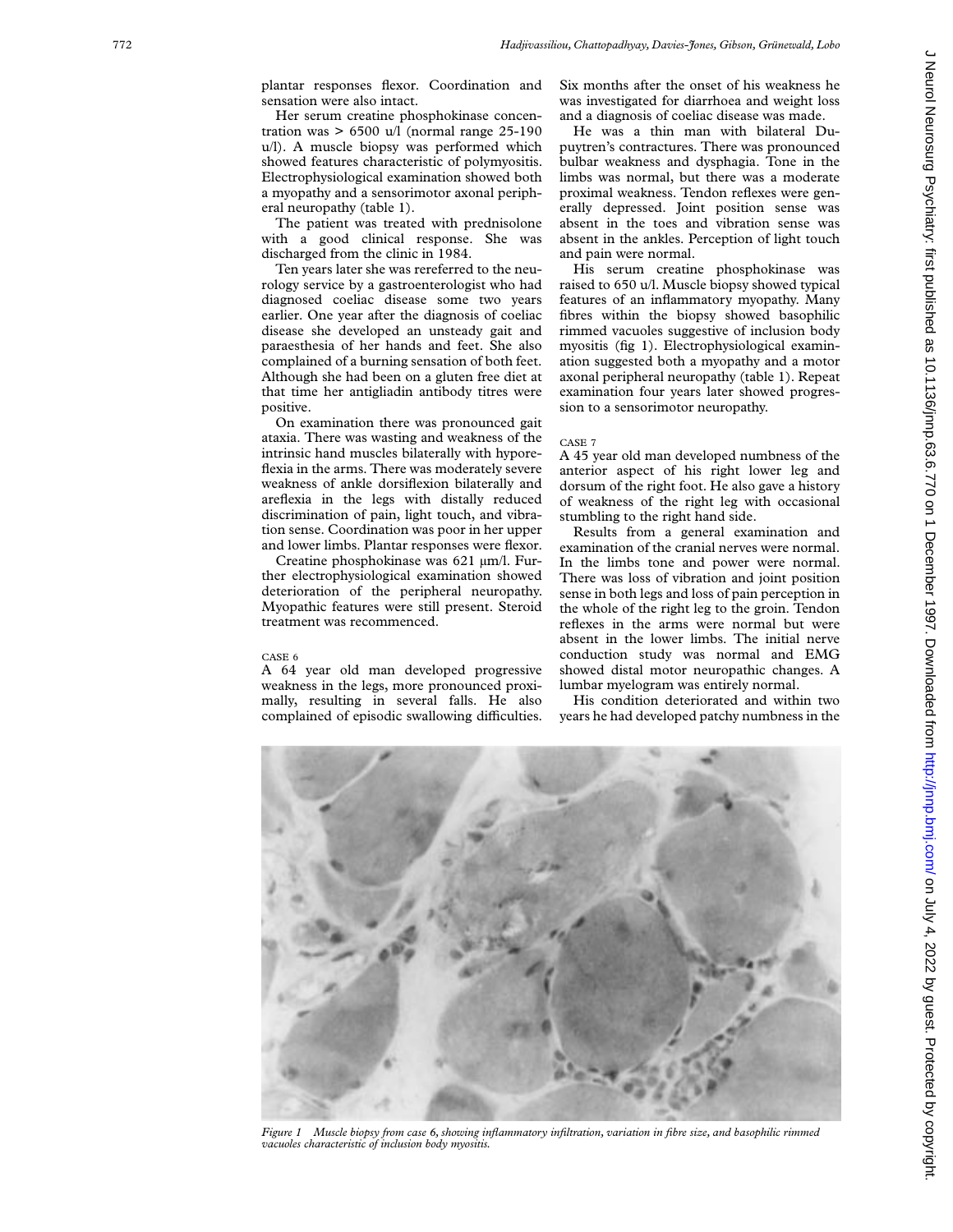*Table 2 Results of electrophysiological examination in case 7*

|                                                   | 1st examination |          | 2nd examination |          | 3rd examination |          |
|---------------------------------------------------|-----------------|----------|-----------------|----------|-----------------|----------|
| Sensory                                           | $SAP(\mu V)$    | SCV(m/s) | $SAP(\mu V)$    | SCV(m/s) | $SAP(\mu V)$    | SCV(m/s) |
| Median (digit II-wrist)                           |                 |          |                 |          |                 |          |
| Right                                             | 3.8             | 65       | 1.8             | 67       | 2.7             | 61       |
| Left                                              |                 |          |                 |          | 2.6             | 58       |
| Ulnar (digit V-wrist)                             |                 |          |                 |          |                 |          |
| Right                                             | $\Omega$        |          | $\Omega$        |          | $\mathbf{0}$    |          |
| Left                                              |                 |          |                 |          | 3.3             | 50       |
| Radial (forearm-lst dorsal<br>interosseous space) |                 |          |                 |          |                 |          |
| Right                                             | 27              | 51       | 12              | 61       | 7.2             | 58       |
| Left                                              |                 |          |                 |          | $\mathbf{0}$    |          |
| Sural (lateral malleolus-calf)                    |                 |          |                 |          |                 |          |
| Right                                             | 7.1             | 4.6      | 2.2             | 44       | 1.6             | 44       |
| Left                                              |                 |          |                 |          | 7.2             | 31       |

Motor nerve conduction studies in the right median, right ulnar and right peroneal nerves were normal in all three examinations. SAP = sensory action potential amplitude (normal  $> 5\mu\text{V}$ ); SCV = sensory nerve conduction velocity (normal  $> 48$  m/s in arm and > 38 m/s in leg); − denotes not examined.

right arm with loss of the right triceps reflex. A clinical and electrophysiological diagnosis of mononeuritis multiplex was made (table 2, first examination), but investigation disclosed no aetiology. He returned in 1993 with a gradual onset of weakness in the intrinsic muscles of both hands. He also complained of intermittent lower abdominal pain. The diagnosis of coeliac disease was made in 1994. Two further electrophysiological examinations have been made since (table 2, second and third examinations).

### CASE 8

An 18 year old student developed progressively worsening general fatigue, cramps, and stiffness in the hands, arms, and, to a lesser extent, the legs. The stiffness in his hands and arms was severe enough to stop him playing basketball but did not interfere with his ability to run. He had also noticed a continuous rippling in

| MNC RECORD              |       | # |  |               |          | R median                                                | 10:55:24            |  |
|-------------------------|-------|---|--|---------------|----------|---------------------------------------------------------|---------------------|--|
| Switch: STOP<br>Stim: 1 | Rate: |   |  | 1.0 Hz Level: | 0.0      | mA<br>0.2 ms Single<br>Dur:                             |                     |  |
|                         |       |   |  |               | $10$ ms  | <b>Hverage: Off</b><br>Step! 3                          | Rectify! Off        |  |
|                         |       |   |  |               |          | <b>Trace Delay:</b><br>Ō<br>ms                          |                     |  |
|                         |       |   |  |               |          |                                                         |                     |  |
|                         |       |   |  |               |          |                                                         |                     |  |
|                         |       |   |  |               |          |                                                         |                     |  |
| A                       |       |   |  |               | 22. Hm R |                                                         |                     |  |
|                         |       |   |  |               | 1 mV     | Recording Site : APB(SE)                                |                     |  |
|                         |       |   |  |               |          |                                                         |                     |  |
|                         |       |   |  |               |          |                                                         |                     |  |
|                         |       |   |  |               |          | $\frac{LRT1}{ms}$<br>DUR<br>ms<br>뺞<br>STIMULUS SITE    | <b>AREA</b><br>mVms |  |
|                         |       |   |  |               |          | 4.<br>2                                                 |                     |  |
|                         |       |   |  |               |          | 3.5<br>Wrist<br> A1:                                    | 16.37 33.72         |  |
|                         |       |   |  |               |          | A <sub>2</sub> :<br>8,7<br>Elbou                        | 5.414.5637.56       |  |
| A<br>2                  |       |   |  |               |          | A3: Axilla                                              |                     |  |
|                         |       |   |  | 1             | mV       |                                                         |                     |  |
|                         |       |   |  |               |          |                                                         |                     |  |
|                         |       |   |  |               |          |                                                         |                     |  |
|                         |       |   |  |               |          |                                                         |                     |  |
|                         |       |   |  |               |          | DIFF<br>ms<br>DIST<br>mm<br>$\frac{cy}{m/s}$<br>SEGMENT | rfilip<br>rarea     |  |
|                         |       |   |  |               |          |                                                         |                     |  |
|                         |       |   |  |               |          | 3.5<br>Wrist-APB(SE)<br>75                              |                     |  |
| A<br>3                  |       |   |  | 1             | mV       | 5.2<br>291<br>56 112. 내<br>Elbow-Wrist                  | 89.7                |  |
|                         |       |   |  |               |          | Axilla-Elbow                                            |                     |  |
|                         |       |   |  |               |          |                                                         |                     |  |
|                         |       |   |  |               |          |                                                         |                     |  |
|                         |       |   |  |               |          |                                                         |                     |  |

*Figure 2 Median motor nerve conduction study showing afterdischarges lasting for about 80 ms from the M wave (case 8). Time base is 10 ms per division.*

the muscles of his arms and calves and a modest reduction in grip strength.

The condition had followed an illness characterised by a sore throat (treated with antibiotics) and a severe maculopapular rash. He denied any gastrointestinal symptoms.

Examination disclosed increased tone in the arms, the left more than the right. Power in the arms and legs was normal but there was delay of relaxation after voluntary contraction. There was widespread myokymia of the face, arms, shoulder girdle, and lower limbs. The reflexes were absent in the upper limbs but normal in the legs.

Antipotassium channel antibodies and antiglutamic acid decarboxylase antibodies were normal. Electrophysiological examination showed normal sensory and motor conduction velocities. Repetitive motor nerve stimulation consistently showed afterdischarges (fig 2). Electromyography showed fasciculations and neuromyotonic discharges. The findings were those of acquired neuromyotonia. The diagnosis of coeliac disease was made six months later.

#### CASE 9

A 52 year old woman developed an erythematous rash in a butterfly distribution on her face followed by generalised weakness. Two days later she developed paraesthesia of both feet spreading to the arms. Within 48 hours she was unable to walk due to profound weakness and developed respiratory difficulties. Results of CSF examination were normal.

On examination she was found to have reduced tone with weakness affecting both arms and legs. She was areflexic and had mild reduction of sensory modalities distally. Her forced vital capacity was reduced to 1.2 litres. A clinical diagnosis of Guillian-Barré syndrome was made.

She was treated with intravenous immunoglobulins and showed pronounced improvement within a week of treatment. No neurophysiological examination was performed at this stage of her illness. Investigations showed her to have circulating antigliadin antibodies, but the relevance was uncertain in view of previous treatment with intravenous immunoglobulin. She was transferred to the district general hospital for a period of rehabilitation.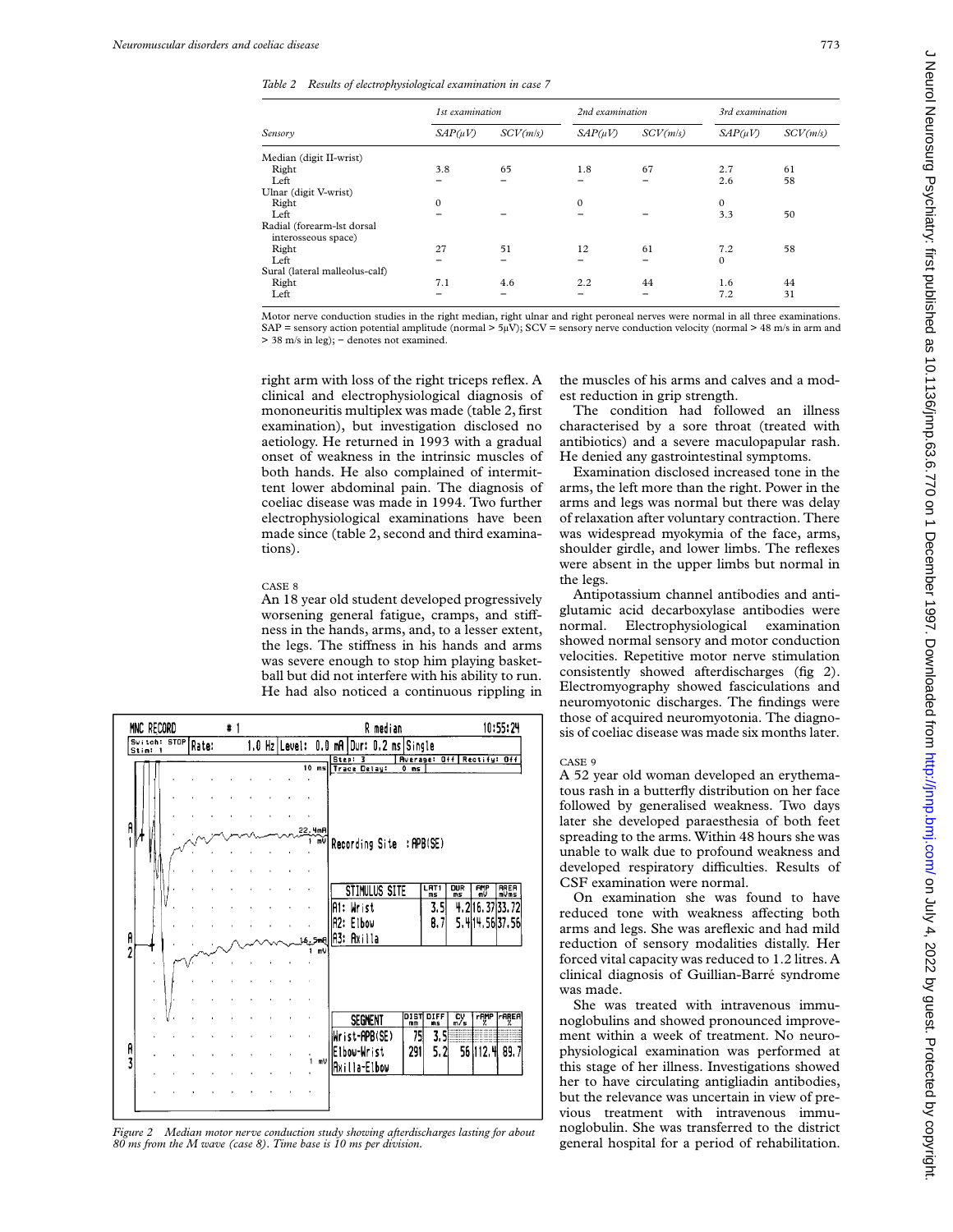During this period she developed diarrhoea associated with abdominal cramps. Stool cultures showed no evidence of an infective cause. Serum antinuclear antibodies were absent. After discharge she continued to complain of diarrhoea as well as persistence of paraesthesia and generalised weakness. Distal duodenal biopsy confirmed the presence of coeliac disease. Nerve conduction studies at this stage showed that the amplitude of the compound muscle action potential recorded from the extensor digitorum brevis on stimulation of the peroneal nerve was at the lower limit of normal (1mV). Few, and mostly delayed, F waves were recorded on stimulating the median nerve and none on stimulating the peroneal nerve, consistent with a resolving neuropathy with a demyelinating component.

## **Discussion**

Neurological disorders associated with overt coeliac disease have been the subject of more than 60 articles with considerable heterogeneity of neurological features. We think that this is the first description of an association of coeliac disease with neuromyotonia and inclusion body myositis.

Although neurological disorders have been reported in association with established and often severe coeliac disease, neurological disorders antedating symptoms and diagnosis of coeliac disease have as yet only been reported by our group. We have previously reported a high prevalence of gluten sensitivity in patients with neurological dysfunction of unknown cause, which implies that this association with neurological disease is not merely chance.10 The cases we describe here represent the range of neuromuscular disorders we have found in association with cryptic gluten sensitivity, and illustrate that coeliac disease must be considered in the diagnosis of neuromuscular disorders of otherwise obscure aetiology.

The variety of neuromuscular dysfunction associated with cryptic coeliac disease is wide and often progressive. Two patients (cases 4 and 6) initially presented with motor axonal peripheral neuropathy. Subsequent examination showed sensory abnormalities on electrophysiological examination, implying that gluten sensitivity should be considered in patients presenting with a cryptogenic pure motor neuropathy. The influence of a gluten free diet on the progression of these neuromuscular disorders remains unknown.

Nutritional deficiency is an unlikely explanation for neuromuscular disorders in these patients for the following reasons: firstly, many of the neuromuscular disorders described in this and other reports clearly have an inflammatory or autoimmune basis, including polymyositis, mononeuropathy multiplex, acute polyneuropathy, and neuromyotonia. Secondly, the neurological disorders in our patients preceded the gastrointestinal disorder by many years, and the patients had no physical or biochemical evidence of malabsorption at the onset of neurological disease. Thirdly, we have described neurological disorders associated

with gluten sensitivity but normal small bowel mucosa,10 making appreciable malabsorption unlikely.

An immunological role may be important in the genesis of the neurological dysfunction associated with coeliac disease.<sup>10</sup> Advances in the understanding of coeliac disease have necessitated modification of the definition of the condition based solely on small bowel histology. Distal duodenal biopsies in patients with gluten sensitivity disclose a range of mucosal damage extending from an infiltrative to a hypoplastic atrophic picture.<sup>15</sup> Rather than being defined by small bowel histology, coeliac disease is now defined as an abnormal immunological response to ingested gliadin in genetically susceptible people.<sup>16</sup>

The concept of "latent" coeliac disease has also emerged.<sup>15 16</sup> <sup>17</sup> A reversal in the ratio of  $\alpha/\beta$ to  $\gamma/\delta$  subpopulations of intraepithelial T lymphocytes in the small bowel mucosa has been found to be a marker of latent coeliac disease.<sup>18</sup> The role of  $\gamma/\delta$  T cells remains elusive but their implication in inflammatory neurological disease has been the subject of extensive research. Cultured T lymphocytes from a nerve biopsy from a patient with acute demyelinating polyneuropathy were shown to be of the  $\gamma/\delta$ subpopulation.<sup>19</sup>

The vast majority of patients with coeliac disease carry one particular HLA variant, DQ2. The few remaining patients seem in most cases to carry HLA DQ8. Exposure of lamina propria T cells to gliadin in these patients results in a broad cytokine secretion pattern (interleukins, interferon, tumour necrosis factor). This results in proliferation of DOB, 0201 restricted intraepithelial T cell clones in the small bowel mucosa which may circulate. Peripheral blood T cells from most patients with coeliac disease respond strongly to gliadin in vitro *.* <sup>20</sup> Circulating activated T cells may initiate an immune response in tissues other than the small bowel.

The role of the humoral responses is uncertain. The number of IgA secreting plasma cells within the mucosa of the small bowel is significantly increased, but gluten sensitivity is considerably commoner in subjects with IgA deficiency. High concentrations of antigliadin antibodies are found systemically, but it is not yet known if these antibodies are potentially neurotoxic.

Our finding that neuromuscular disorders can be the presenting feature of coeliac disease implies that the immune response triggered by sensitivity to gluten may find expression in organs other than the gut and that the central and peripheral nervous systems are particularly susceptible. The skin is another target organ as in the case of patients with dermatitis herpetiformis (95% of these patients have "mild" coeliac disease).

The abnormal immunological response triggered by ingested gluten in genetically susceptible people can be arrested by strict adherence to a gluten free diet. Even minute traces of gliadin are capable of triggering a state of heightened immunological activity in gluten sensitive people. Strict adherence to gluten free